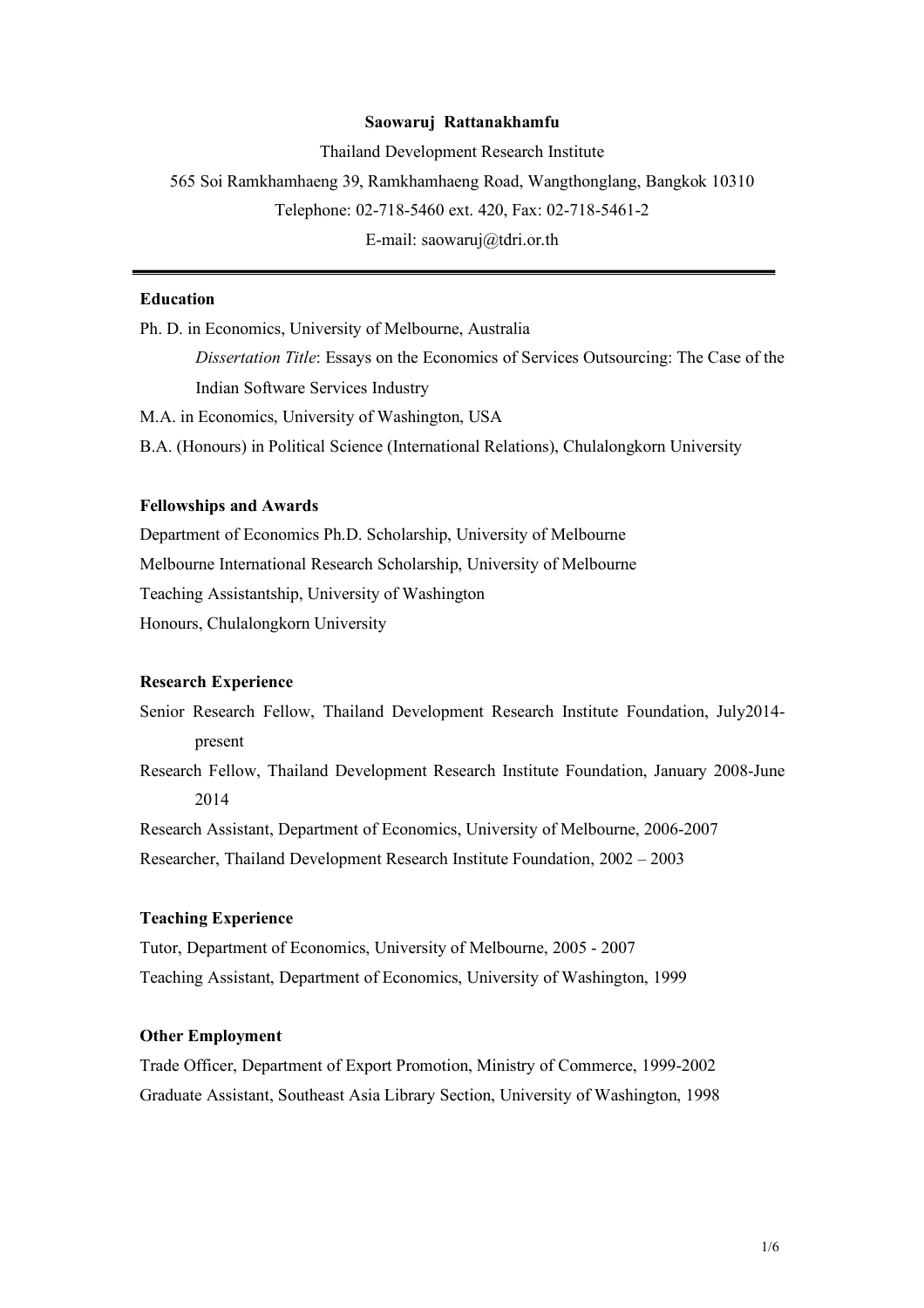### **Publications**

- The Emergence of Innovative Firms in Thailand. In Koichiro Kimura (Ed.), *The Growth and Innovation of Asian Firms*, BRC Research Report, Bangkok: IDE Bangkok Research Center, JETRO Bangkok, , 2019.
- How Can Thailand Stay Competitive and Keep Growing in a Longevity Society?, TDRI Quarterly Review, 34 (4), December 2019.
- ICT Workforce Development and Thailand 4.0: Shifting from Quantity to Quality, TDRI Quarterly Review, 33 (3), September 2018.
- Innovation Policy in Thailand. In Masashito Ambashi (Ed.), *Innovation Policy in ASEAN*, Economic Research Institute for ASEAN and East Asia, 2018.
- Thailand Country Study ASEAN Economic Community Blueprint Mid-term Review Project, ERIA Discussion Paper Series, ERIA-DP-2015-46, June 2015.
- Relocating Labor-Intensive Industries from Thailand to Neighboring Countries: Possibility and Policy Implications, TDRI Quarterly Review, 29 (1), March 2014.
- Thailand in the AEC: Myths, Realities, Opportunities, and Challenges, TDRI Quarterly Review, 28 (3), September 2013.
- Thailand's Policy towards East Asia Economic Integration, TDRI Quarterly Review, 26 (2), June 2011.
- Determinants of ICT Usage in the Business Sector in Thailand, TDRI Quarterly Review, 25 (3), September 2010.

## **Ongoing Research Projects**

- Unlocking Regulatory Obstacles for Developing Thailand's BCG Economy, Funded by Thailand Science Research and Innovation Fund, 2020
- Guidelines for Allocating and Managing Budget on Higher Education, Science, Research and Innovation, Funded by Office of National Higher Education, Science, Research and innovation Policy Council, 2019
- Urban Amenities and Services in Global Value Chain for East Asia, Funded by Economic Research Institute for ASEAN and East Asia (ERIA), 2017-2020

### **Completed Research Projects**

#### *Productivity and Innovation Policy*

- Guidelines for Promoting Grid Energy Storage in Thailand, Funded by Federation of Thai Industries (FTI), 2017-2019
- Global Value Chain, Cities, Urban Amenities and Services, Funded by Economic Research Institute for ASEAN and East Asia (ERIA), 2018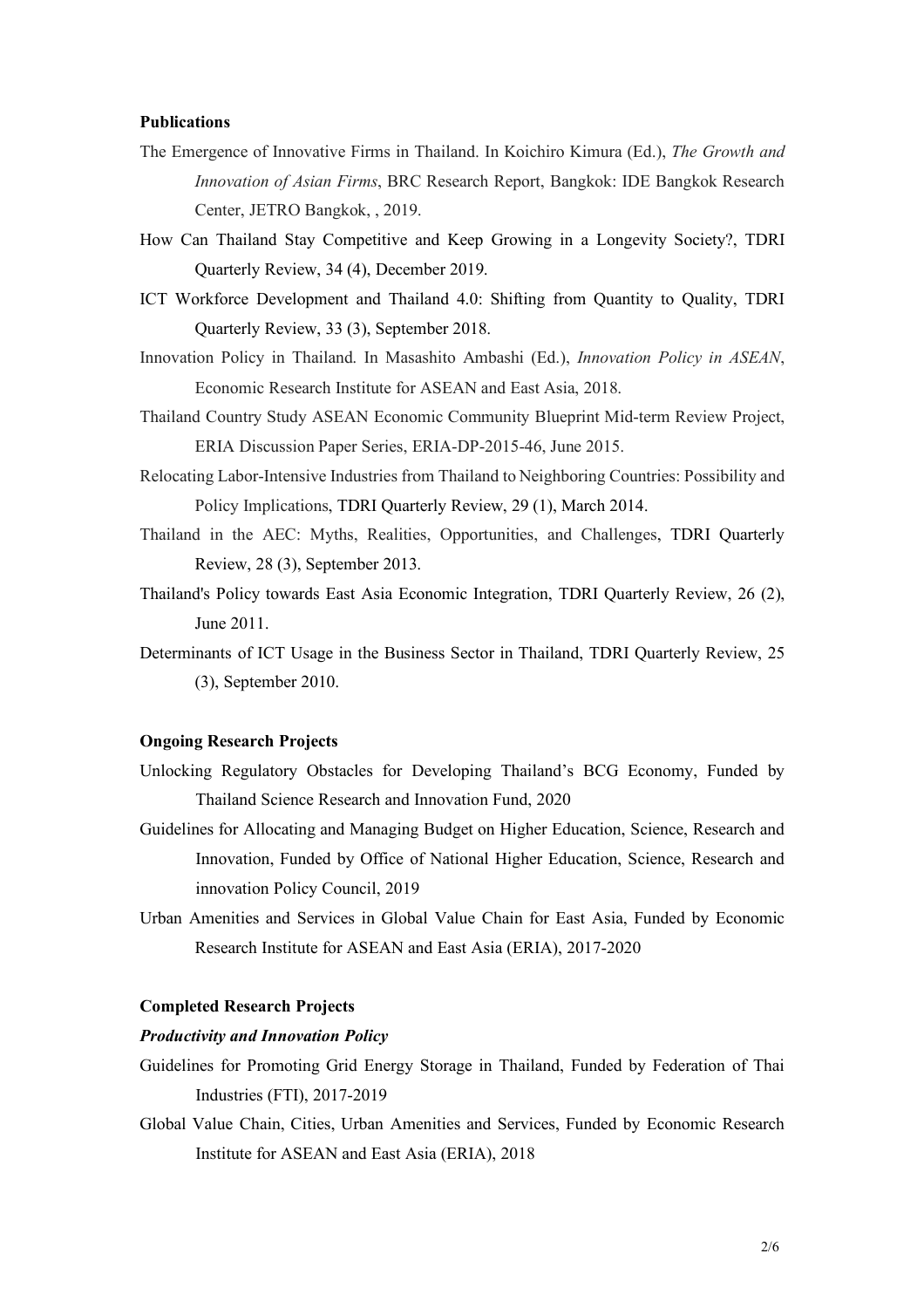- Innovation Policy for ASEAN, Funded by Institute of Developing Economies (IDE-JETRO), 2017
- Direction and Guidance for Thailand Advanced Institute of Science and Technology (THAIST) under the National Reform on Science, Technology and Innovation, Funded by National Science, Technology, and Innovation Policy Office, 2016
- Thailand's New Economic Development Model: Technology Upgrading in the Production Sector, Funded by SCG and Mitr Phol, 2015
- Thailand's STI Manpower Management Reform, Funded by National Science, Technology, and Innovation Policy Office, 2016
- Framework for Assessing the Performance of Thailand Science Park during 2002-2013, Funded by National Science and Technology Development Agency (NSTDA), 2014
- Role and Economic Impact of Metrology System in Thailand, Funded by National Institute of Metrology (Thailand) (NIMT), 2014
- Guidelines for Assessing the Economic Impacts of NSTDA's R&D Activities, Funded by National Science and Technology Development Agency (NSTDA), 2013
- National Research Evaluation System, Funded by National Research Council (NRC), 2012
- Roadmap for the Development of a National Biomedical Science Industry in Thailand, Funded by National Science and Technology Innovation Policy Office (STI), Thailand, 2012
- Development of Think Tanks in Thailand, Funded by Knowledge Network Institute of Thailand, 2011
- Assessing the Performance of National Science and Technology Development Agency (NSTDA), Funded by NSTDA, Thailand, 2010

## *Digital Economy*

- Disruptive Technologies in Thailand: Readiness, Development and Impact, Funded by Office of the National Digital Economy and Society Commission, 2019
- Digital Manpower Development to Support the S-Curve Industries and the EEC, Funded by Digital Economy Promotion Agency, Thailand, 2018
- Software Using Business in the Digital Economy, Funded by Software Industry Promotion Agency (SIPA), Thailand, 2015
- Digital Content Market 2014 and Outlook, Funded by Software Industry Promotion Agency (SIPA), Thailand, 2015
- Software Services Market 2014 and Outlook, Funded by Software Industry Promotion Agency (SIPA), Thailand, 2015
- Digital Content Market 2013 and Outlook, Funded by Software Industry Promotion Agency (SIPA), Thailand, 2014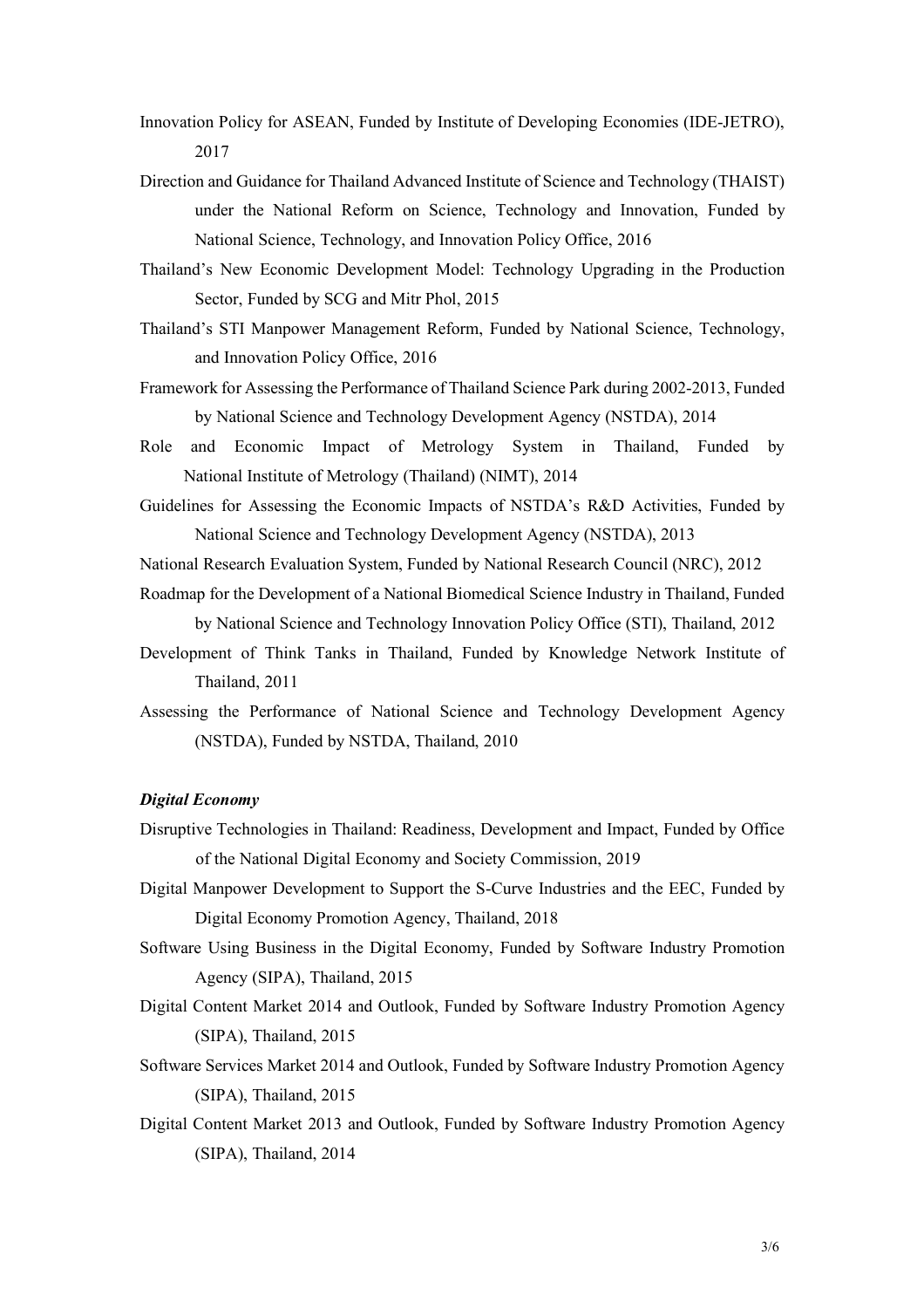- Software and Software Services Market 2013 and Outlook, Funded by Software Industry Promotion Agency (SIPA), Thailand, 2013
- Improvements in the Market Survey of Software and Software Services Industry in Thailand, Funded by Software Industry Promotion Agency (SIPA), Thailand, 2013
- National Telecom Policy Framework, Funded by the Ministry of Ministry of Information and Communication Technology, Thailand, 2012
- Software and Software Services Market 2012 and Outlook, Funded by Software Industry Promotion Agency (SIPA), Thailand, 2012
- Promoting the Information and Communication Technology (ICT) Industry in Thailand (Phase II), Funded by the Ministry of Information and Communication Technology, Thailand, 2010
- Promoting the Information and Communication Technology (ICT) Industry in Thailand, Funded by the Ministry of Information and Communication Technology, Thailand, 2009

### *ASEAN Trade and Investment Policy*

- Negotiation Strategies on Japan-Thailand Economic Partnership Agreement (JTEPA), Funded by Ministry of Foreign Affairs, 2018
- Investment Data Center for Thai Outward Direct Investment, Funded by Board of Investment (BOI), 2017
- Interview Survey on Strategy of Thai Local Firms for TPP, Funded by Institute of Developing Economies (IDE-JETRO), 2017
- Strategies for Trade and Investment Opportunities in ASEAN, Funded by Trade Policy and Strategy Office, Ministry of Commerce, 2017
- What does ASEAN mean to ASEAN people?, Funded by Economic Research Institute for ASEAN and East Asia (ERIA), 2016
- Thailand Country Report on "ASEAN at 50: Retrospectives and Perspectives on the Making, Substance, Significance and Future of ASEAN, Funded by Economic Research Institute for ASEAN and East Asia (ERIA), 2016
- A Study on the Linkages between Thai Fashion Cluster and Production, Marketing, and Investment in ASEAN, Funded by Office of Industrial Economics, Ministry of Industry, 2016
- Prospects for Forming Mekong Business Area: Thailand Plus One Corporate Strategy and Its Supporting Policies, Japan External Trade Organization (JETRO), 2015
- ASEAN Economic Community (AEC) Scorecard Phase IV "Furthering the Implement", Funded by Economic Research Institute for ASEAN and East Asia (ERIA), 2014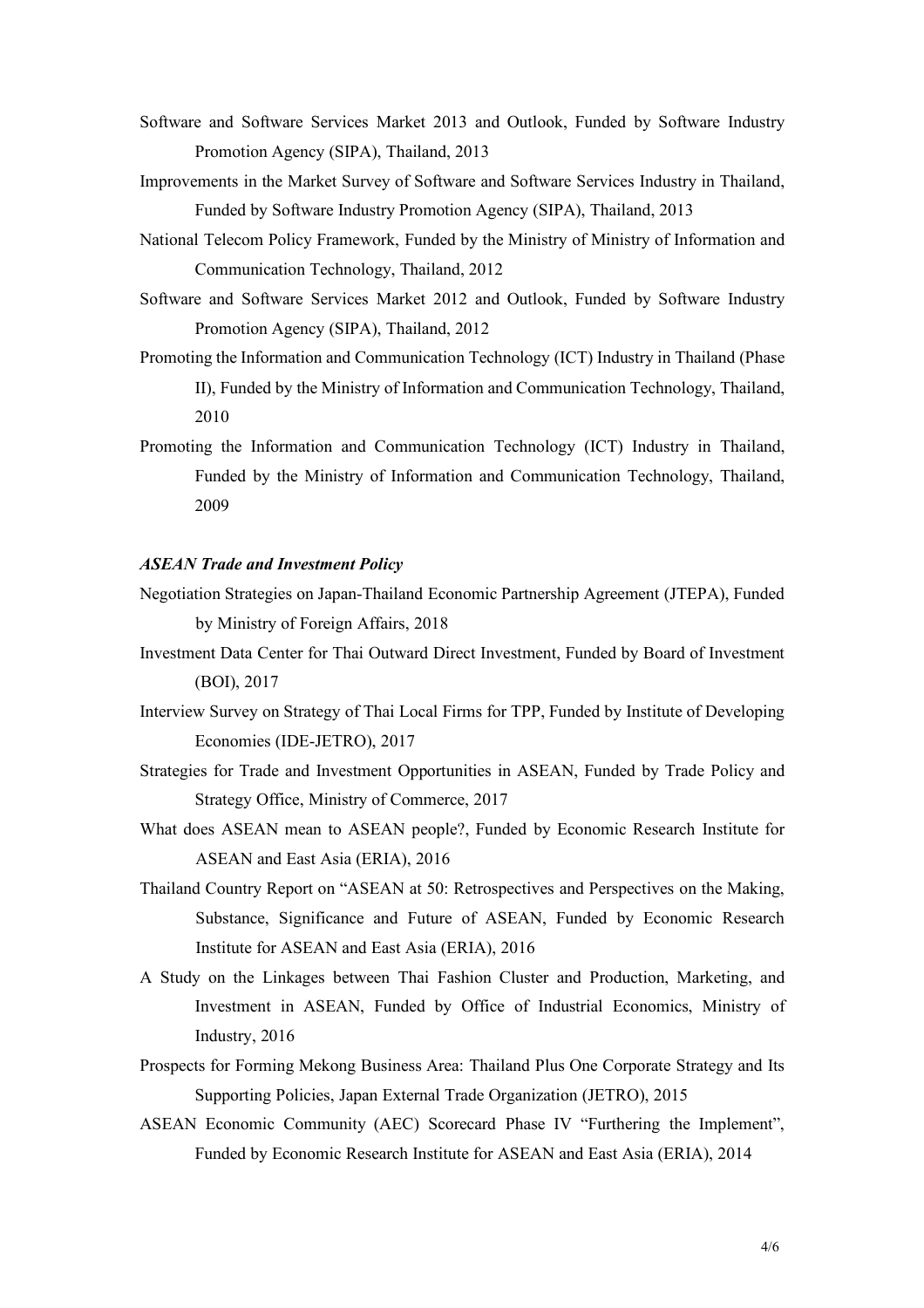- Relocating Labor-intensive Industries to Neighboring Countries: Case Studies of Textile and Garment, Shoes and Leather Goods, Gems and Jewelry (Phase II), Funded by Office of Industrial Economics, Ministry of Industry, 2013
- Relocating Labor-intensive Industries to Neighboring Countries: Case Studies of Textile and Garment, Shoes and Leather Goods, Gems and Jewelry, Funded by Office of Industrial Economics, Ministry of Industry, December 2012-September 2013
- AEC Blueprint Mid-Term Review (MTR) Project, Funded by the Economic Research Institute for ASEAN and East Asia (ERIA), 2012
- ERIA Study to Further Improve ASEAN Economic Scorecard (ACE) Phase Two: Toward a More Effective AEC Scorecard Monitoring System and Mechanism, Funded by the Economic Research Institute for ASEAN and East Asia (ERIA), 2011
- Industrial Cluster Development, Funded by the Ministry of Industry, Thailand, 2011
- Economic Impact of ASEAN+3 and ASEAN+6 Free Trade Agreements, Funded by the Ministry of Commerce, Thailand, 2011
- Negotiation Framework and Effects of Thailand-European Union FTA, Funded by the Ministry of Commerce, Thailand, 2011
- Development of Pharmaceutical Patent System and Preparation for the Free Trade Agreement Negotiation on Pharmaceutical Patent Issues, Funded by the Ministry of Commerce, Thailand, 2009

# *Labor Issues*

- Employment in Micro and Small Enterprises, Funded by the Ministry of Labor, Thailand, 2009 Off-farm and Non-farm Employment in Thailand, Submitted to Development Analysis Network, Cambodian Development Resource Institute, 2003
- Research on Community Development in Thailand, Submitted to Japan Bank for International Cooperation, 2002
- A study on the Characteristics and Effectiveness of Japanese Technical Cooperation, Submitted to International Development Center of Japan, 2002
- Thailand: Improving Migration Policy Management with Special Focus on Irregular Labor Migration – Case Study of Housemaids, in collaboration with ILO and IOM, Bangkok, TDRI, 2003

# **Conference and Seminar**

2019: *ASEAN Sustainable Development Summit 2019 on The Future Together: Deepening Partnership for the Sustainable Development Goals,* Asian Strategy and Leadership Institute, SDSN Malaysia, and Jaffrey Sachs Center on Sustainable Development, Kuala Lumpur, Malaysia